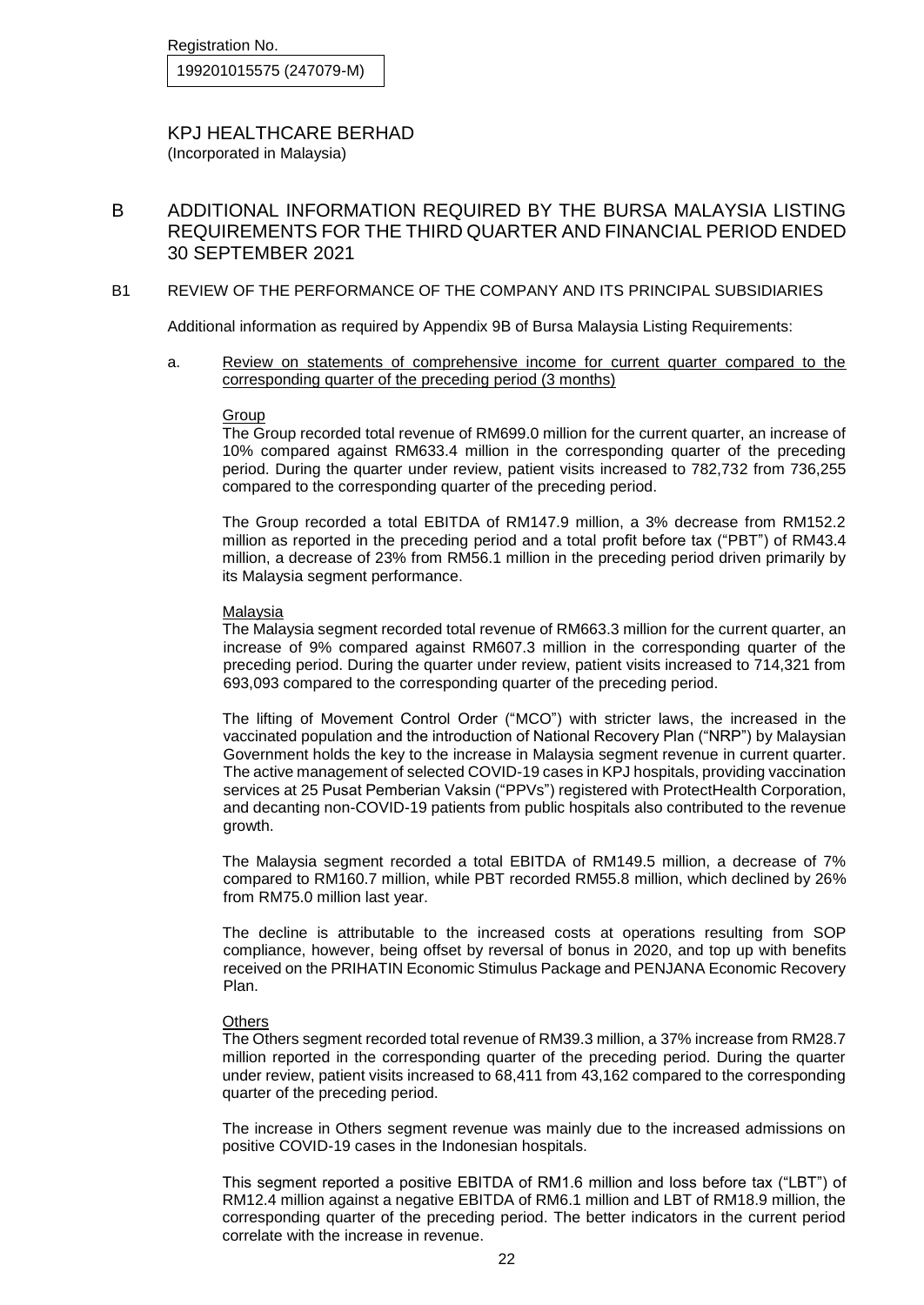KPJ HEALTHCARE BERHAD (Incorporated in Malaysia)

B ADDITIONAL INFORMATION REQUIRED BY THE BURSA MALAYSIA LISTING REQUIREMENTS FOR THE THIRD QUARTER AND FINANCIAL PERIOD ENDED 30 SEPTEMBER 2021 (CONTINUED)

### B1 REVIEW OF THE PERFORMANCE OF THE COMPANY AND ITS PRINCIPAL SUBSIDIARIES (CONTINUED)

Additional information as required by Appendix 9B of Bursa Malaysia Listing Requirements: (continued)

b. Review on statements of comprehensive income for current financial period compared to prior financial period (9 months)

#### Group

The Group recorded total revenue of RM1,937.7 million, an increase of 9% compared against RM1,775.1 million recorded last year. During the period under review, patient visits increased to 2,253,908 from 2,111,539 compared to the corresponding period last year. The Group hospitals also performed 61,880 surgery cases and 11,374 delivery cases, an increase of 4% and 29%, respectively, compared to the corresponding period last year.

The higher revenue recorded was mainly due to active collaboration with the public healthcare sector to treat COVID-19 patients, higher COVID-19 screening, laboratory testing, and vaccination services.

The Group recorded a total EBITDA of RM390.6 million, a decrease of 6% from RM417.2 million in the corresponding period last year, driven primarily by its Malaysia segment performance. The Group also recorded a total PBT of RM77.8 million, a decrease of 40% from RM130.2 million in the same period last year.

#### Malaysia

The Malaysia segment recorded total revenue of RM1,838.8 million for the current period, an increase of 9% compared against RM1,692.3 million in the corresponding period last year. During the quarter under review, patient visits increased to 2,084,740 from 1,974,822 compared to the corresponding period last year. The growth in revenue from the improvement in hospital activities especially on the relaxing MCO and the introduction of NRP by Malaysian Government. The Group's second quarter of 2020 encountered lower performance from enforcement of MCO 1.0 with stricter laws and restriction in travelling has portrayed a significant impact to the total patient number recorded and movement for hospital activities.

The Malaysia segment recorded a total EBITDA of RM398.0 million, a decrease of 6% compared to RM423.6 million, while PBT recorded RM115.5 million, which declined by 31% from RM167.6 million last year.

Even though the Malaysia segment recorded higher revenue during the period, EBITDA and PBT were lower due to higher fixed costs, the incremental cost for SOP compliance and losses incurred from new hospitals still in their gestation period. Moreover, the additional allowances for front liners to cater activities for the National COVID-19 Immunisation Programme ("NIP") and treating COVID-19 patients, added with reversal of provisions in 2020 contributed to the notable expenses in current period under review.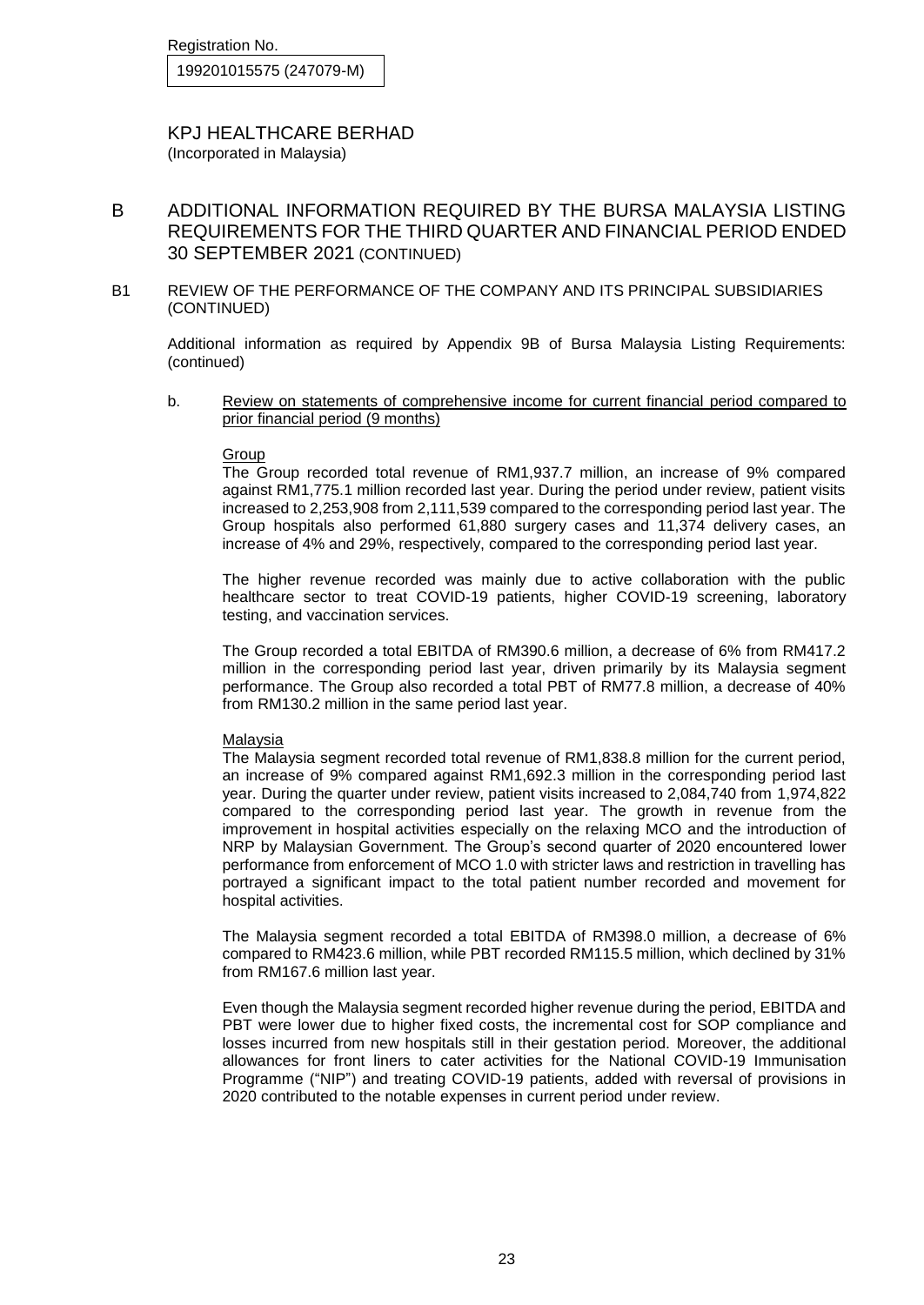KPJ HEALTHCARE BERHAD (Incorporated in Malaysia)

- B ADDITIONAL INFORMATION REQUIRED BY THE BURSA MALAYSIA LISTING REQUIREMENTS FOR THE THIRD QUARTER AND FINANCIAL PERIOD ENDED 30 SEPTEMBER 2021 (CONTINUED)
- B1 REVIEW OF THE PERFORMANCE OF THE COMPANY AND ITS PRINCIPAL SUBSIDIARIES (CONTINUED)

Additional information as required by Appendix 9B of Bursa Malaysia Listing Requirements: (continued)

b. Review on statements of comprehensive income for current financial period compared to prior financial period (continued)

#### **Others**

The Others segment recorded total revenue of RM108.4 million, a 20% increase from RM90.3 million reported in the same corresponding period last year. In the reported period, the two hospitals in Indonesia recorded a rise in the number of patients of 58,111 from 36,160 patients for the period ended 30 September 2020 which resulted in total revenue of RM28.7 million against RM19.9 million in the same period last year. The increase was mainly due to the higher number of admissions of COVID-19 patients. In addition, the aged care and retirement village in Australia, Jeta Garden, recorded a higher occupancy rate at 92% during the reported period as compared to 77% in the same period last year, which resulted in an increase of total revenue to RM40.8 million as compared to RM35.7 million in the corresponding period last year.

This segment reported a positive EBITDA of RM1.6 million and LBT of RM37.8 million against EBITDA of RM0.4 million and LBT of RM37.4 million in the same corresponding quarter last year.

c. Review on statements of financial position for current financial period compared to prior financial period

#### Group

The Group maintained its stable performance with net asset as at 30 September 2021 of RM2,201.8 million, 5% higher against RM2,101.8 million as at 30 September 2020.

This was achieved with the higher total assets worth of RM6,222.4 million as at 30 September 2021 in comparison to RM5,973.4 million as at 30 September 2020. The RM249.0 million increase mainly contributed by the non-current assets balances especially land and buildings, which were recently revalued at 31 December 2020, in line with the Groups' five years revaluation policy on its property, plant and equipment, completion of acquisition of a subsidiary, Kluang Specialist Hospital Sdn Bhd, in November 2020 and the completion of the development of a new hospital building for KPJ Kuching. The high noncurrent assets further evidence with the increase in right-of-use ("ROU") assets balance from the renewal of lease agreement between KPJ's hospitals and Al-Aqar Healthcare REIT.

Nevertheless, the favourable non-current assets balances were mitigated by decrease in deposits, cash and bank balances due to the repayment of Islamic Medium-Term Notes ("IMTN") amounted to RM250.0 million in April 2021 and dividend payment to non-controlling interest at RM49.0 million. As at 30 September 2021 the Group's deposits, cash and bank balances were recorded at RM317.0 million.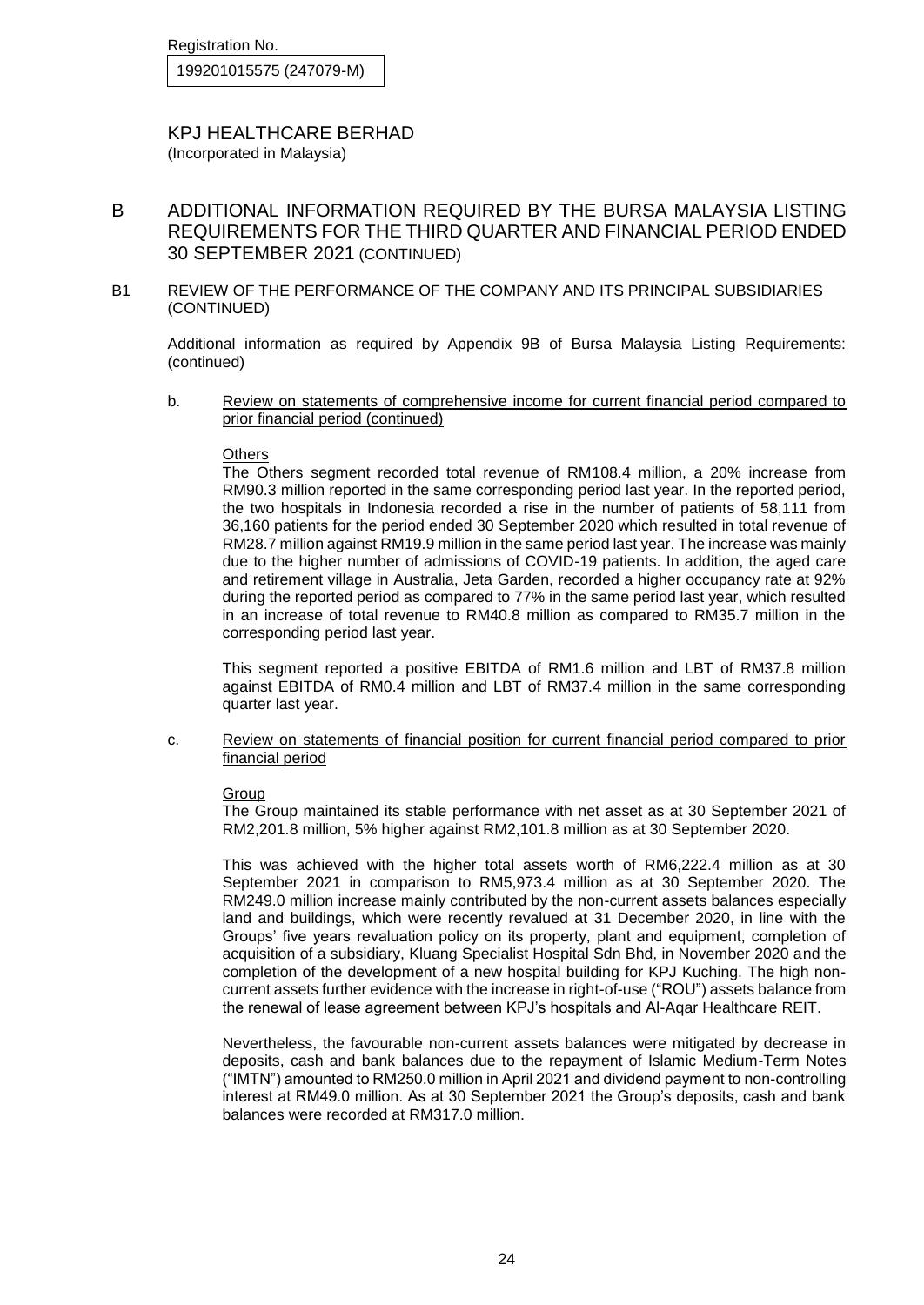KPJ HEALTHCARE BERHAD (Incorporated in Malaysia)

- B ADDITIONAL INFORMATION REQUIRED BY THE BURSA MALAYSIA LISTING REQUIREMENTS FOR THE THIRD QUARTER AND FINANCIAL PERIOD ENDED 30 SEPTEMBER 2021 (CONTINUED)
- B1 REVIEW OF THE PERFORMANCE OF THE COMPANY AND ITS PRINCIPAL SUBSIDIARIES (CONTINUED)

Additional information as required by Appendix 9B of Bursa Malaysia Listing Requirements: (continued)

c. Review on statements of financial position for current financial period compared to prior financial period (continued)

#### Group

The Group's total liabilities as at 30 September 2021 was closed at RM4,020.6 million, 4% higher as compared to RM3,871.5 million as at 30 September 2020. The increase was due to drawdown of additional borrowing facilities and the increase impact in lease liabilities balances from the lease agreement renewal starting July 2021.

As at 30 September 2021, the Group is in a Net Current Liabilities position due to the reclassification of non-current liabilities, IMTN, amounted to RM400.0 million as the repayment is now due within the next 12 months. In addressing the net current liabilities position of RM222.9 million (net of IMTN which will be due in April 2022) as at balance sheet date of 30 September 2021, the Group has a total of unutilised borrowing facilities totalling to RM300.0 million which can be utilised immediately.

#### Malaysia

Malaysia segment's total assets as at 30 September 2021 closed at RM5,975.6 million, 6% higher in comparison to RM5,649.3 million as at 30 September 2020. The increase in total assets was consistent with the reasons provided above for KPJ Group.

Meanwhile, total liabilities as at 30 September 2021 was at RM3,918.3 million, grew by 6% as compared to RM3,702.8 as at 30 September 2020. Other than additional drawdown in borrowing balances, the increase in trade and other payable was from the improved hospital activities within the reported period also contributed to the higher total liabilities.

#### **Others**

Others segment total assets and total liabilities as at 30 September 2021 registered at RM531.2 million and RM386.7 million respectively in comparison to RM559.7 million and RM404.3 million respectively as reported in the same period in 2020. The impairment of land at Jeta Gardens and the reduction in lease liabilities balances resulted in a decrease of 5% and 4%, respectively.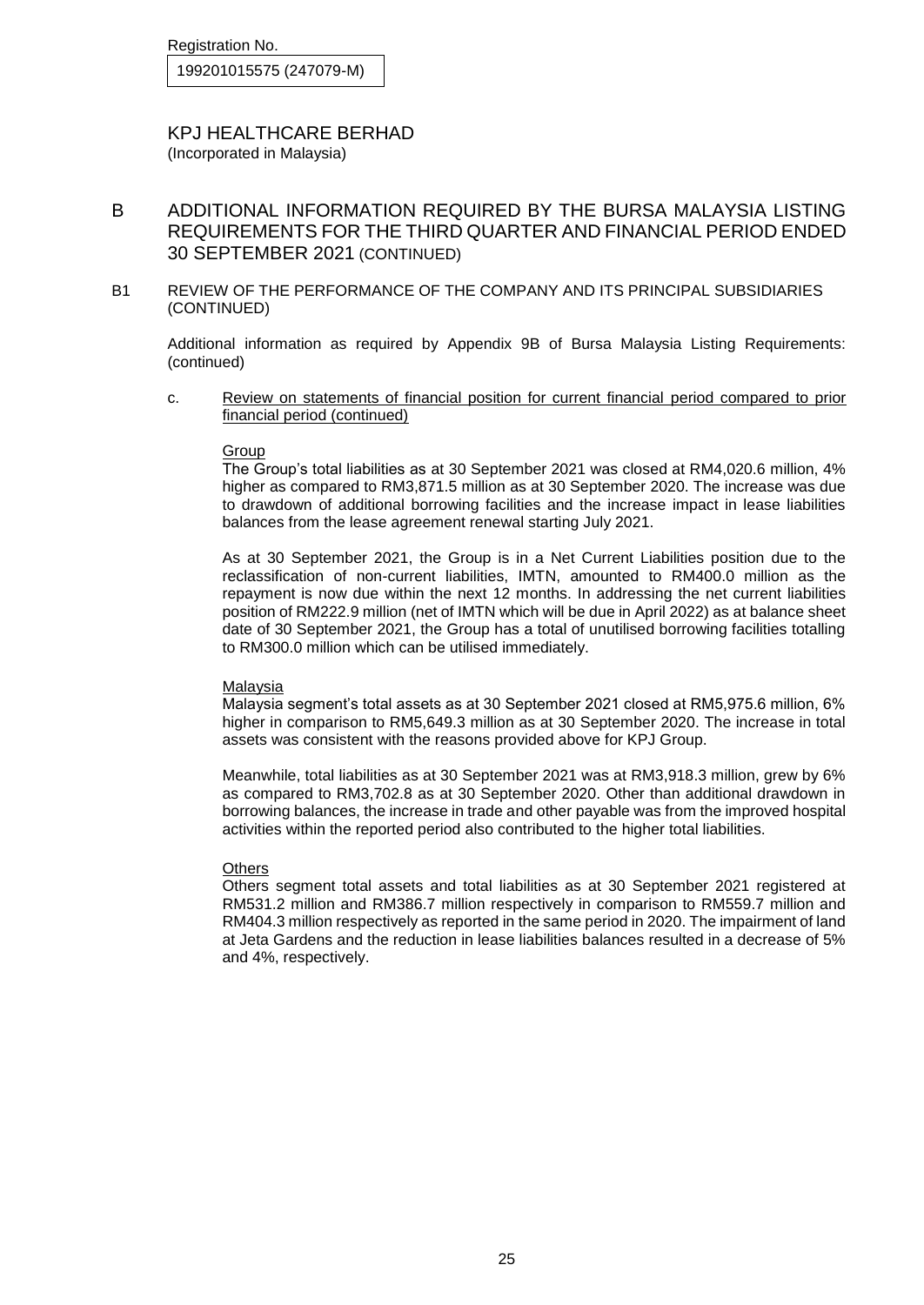Registration No.

199201015575 (247079-M)

KPJ HEALTHCARE BERHAD (Incorporated in Malaysia)

- B ADDITIONAL INFORMATION REQUIRED BY THE BURSA MALAYSIA LISTING REQUIREMENTS FOR THE THIRD QUARTER AND FINANCIAL PERIOD ENDED 30 SEPTEMBER 2021 (CONTINUED)
- B1 REVIEW OF THE PERFORMANCE OF THE COMPANY AND ITS PRINCIPAL SUBSIDIARIES (CONTINUED)

Additional information as required by Appendix 9B of Bursa Malaysia Listing Requirements: (continued)

d. Review on statements of cash flows for current financial period compared to prior period

The net cash generated from operating activities for the nine-month ended 30 September 2021 was RM261.6 million, representing a 14% increase from RM229.9 million for the same corresponding period in 2020.

The cash outflow from investing activities was mainly for payment to contractors for the new hospital building development projects of KPJ Penang and KPJ Puteri. Meanwhile, the cash inflows were from a liquidation of fixed deposits placed with licensed bank amounted to RM145.9 million and dividend received mainly from investment in an associate, Al-'Aqar Healthcare REIT, amounted to RM14.7 million.

The cash inflows from financing activities mainly generated from the issuance of shares at RM17.6 million and the draw-down of borrowings amounting to RM194.5 million. In contrarily, the cash outflows were for repayment of IMTN, payment of lease liabilities and payment of dividend to non-controlling interest amounting to RM319.6 million, RM91.6 million and RM49.0 million, respectively.

The above cash flows has resulted to net changes of cash and cash equivalents at RM3.3 million and brings to a closing balance of RM214.5 million as at 30 September 2021, a decrease of RM74.2 million from a closing balance of RM288.8 million as reported in the same period in 2020. The moratorium enjoyed by the Group in preceding period resulted to fewer repayment of borrowings made.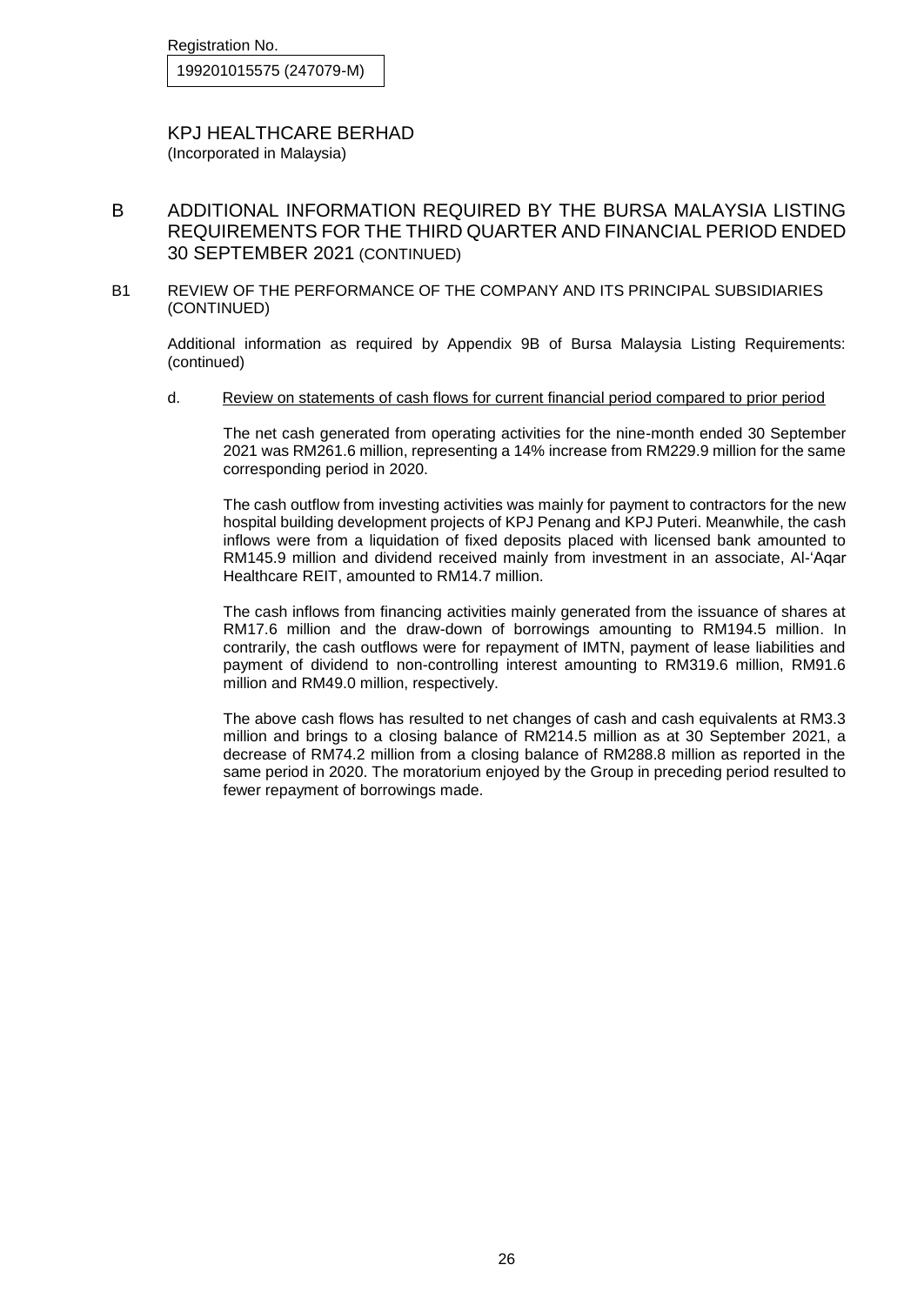### KPJ HEALTHCARE BERHAD (Incorporated in Malaysia)

# B ADDITIONAL INFORMATION REQUIRED BY THE BURSA MALAYSIA LISTING REQUIREMENTS FOR THE THIRD QUARTER AND FINANCIAL PERIOD ENDED 30 SEPTEMBER 2021 (CONTINUED)

# B2 MATERIAL CHANGES IN QUARTERLY RESULTS

|                                                     | Quarter ended | Quarter ended | Var  |
|-----------------------------------------------------|---------------|---------------|------|
|                                                     | 30.09.2021    | 30.06.2021    |      |
|                                                     | RM'000        | RM'000        | %    |
| Revenue                                             | 698,958       | 632,829       | 10   |
| Operating profit                                    | 81,967        | 45.094        | 82   |
| <b>EBITDA</b>                                       | 147,932       | 116,860       | 27   |
| Profit before tax                                   | 43.425        | 14.186        | >100 |
| Net profit for the financial period                 | 17,928        | 8.753         | >100 |
| Total comprehensive income for the financial period | 17,928        | 8.753         | >100 |
| Profit attributable to Owners of the Company        | 12.639        | 6.958         | 82   |
| No. of inpatient (episode)                          | 55,220        | 56,438        | (2)  |
| No. of outpatient (episode)                         | 727.512       | 702.191       | 4    |

The Group recorded a 10% increase in its total revenue for the current quarter at RM699.0 million by RM64.6 million in the preceding quarter. Patient volumes increased to 782,732 patients against 758,629 patients reported in Q2, 2021. Despite the lower inpatient number recorded in the current quarter, the Group achieved a higher bed occupancy rate at 43% compared to 41% in the previous quarter, along with 7% higher in inpatient days from 131,273 days in Q2, 2021 to 140,321 days in Q3, 2021.

The Group recorded 21,644 surgeries and 4,586 deliveries during this quarter against 20,471 surgeries and 3,504 deliveries, respectively reported in the previous quarter. With the easing of restrictions in each state based on phases of the NRP, activities began to pick up at KPJ hospitals. During the period under review, KPJ hospitals continued to admit COVID-19 patients, providing vaccination services at 25 PPVs registered with Protect Health Corporation and decanting non-COVID-19 patients from public hospitals.

The more robust revenue performance for the quarter ended 30 September 2021 resulted in higher EBITDA and PBT, respectively. This represents an increase of EBITDA of 27% from RM116.9 million and a PBT increase of more than 100% from RM14.2 million in the previous quarter. In addition, the Group received rental rebates from Al-'Aqar Healthcare REIT, which contributed to the better performance in the current period. The high fixed costs in running a new hospital continued to be main challenges in achieving group operational efficiency during this period, hence disciplined and consistent cost optimisation continued to be our main focus.

## B3 CURRENT YEAR PROSPECTS

For the nine months up to 30 September 2021, KPJ Group recorded growth of 9% in its revenue to RM1,937.7 million on a year-on-year basis. However, against a challenging backdrop for the healthcare sector, PBT decreased by 40%, compared to the same period in the preceding year.

KPJ Group will continue to operate in a challenging environment for the final quarter of 2021. The imposition of a series of lockdowns in the reported period due to the resurgence in the number of COVID-19 cases has significantly impacted the Group's operations.